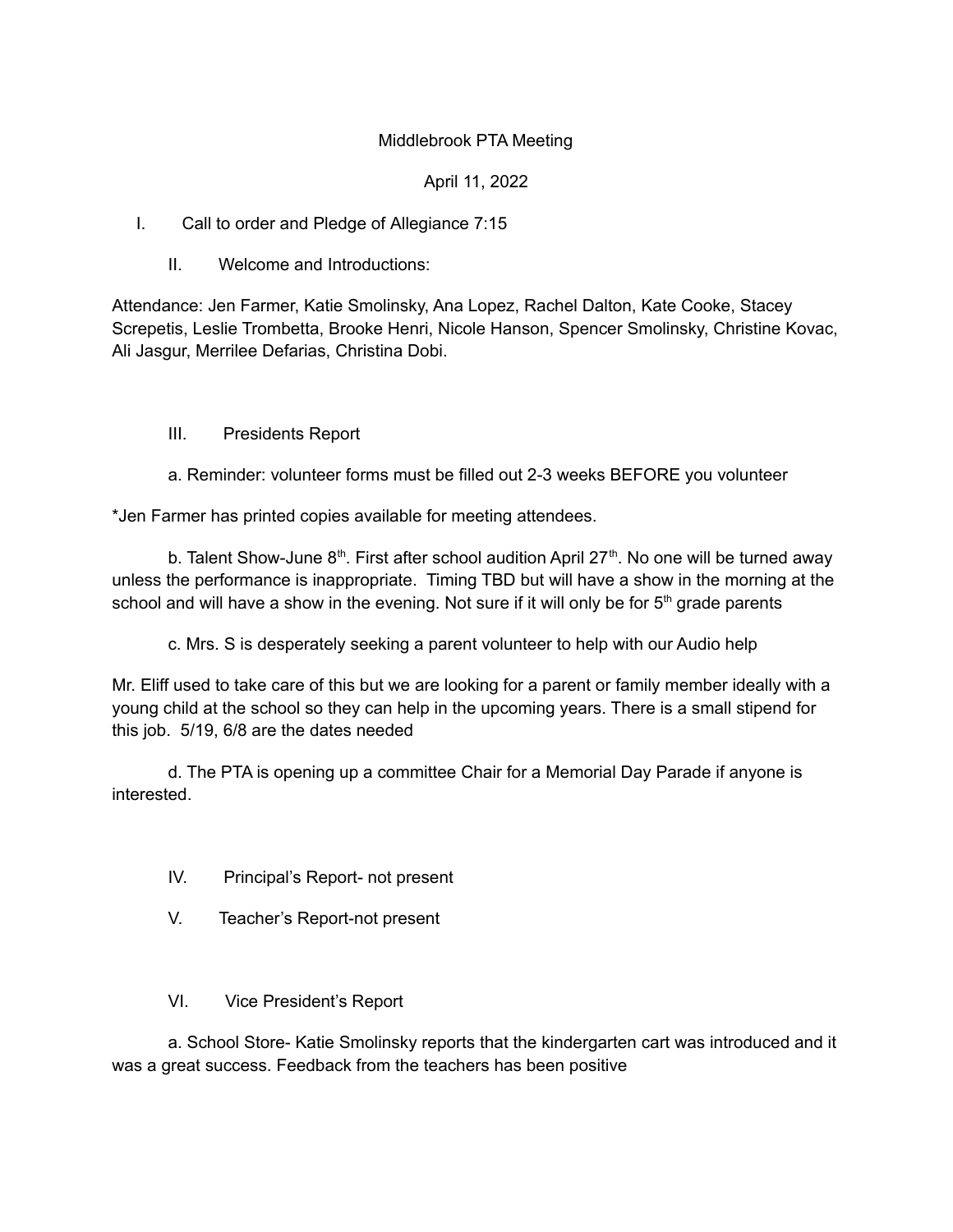b. Yearbook- Kate Cooke reports that the pre-sale is open. \$25/yearbook. Only way to guarantee a yearbook is to pre-order. Lovelines are also posted and can be purchased for \$3/100 Characters. Can share with family members too. Make sure to put kids name in message!

c. Bingo- Stacy Screpetis reports that Bingo is on April 29<sup>th</sup>. Doors open at 5pm, games start at 6pm. This and That will be the food Truck. Volunteers are all set. Volunteers should be here by 430pm. Stacey has posted a request for door prizes on Facebook. Baked donations or snacks welcomed. Stacy will advertise for that. Stacy will reach out for food/sales volunteers.

### VII. Treasurer's Report

a. Budget Report- Rachel Dalton reports that our PTA continues to do well financially. We have brought in revenue of \$60,000 expenses \$48,000. We have Flexibility in our budget so if any committee members need extra budget funds please let the Board know.

Kindergarten teachers asked for \$450 to pay Ranger Mark to visit the school.

Stacy Motioned to grant the \$450 to the Kindergarten grade for Ranger Mark to visit. Jen Farmer Second the motion and there were no objections from the membership.

# ASE not in the budget

Bingo not in the budget, \$4,000 of revenue in the past. Vote to add a budget line for Bingo of \$2,000 in revenue and \$800 for expenses. Katie Smolinsky made a motion to accept a new budget line for Bingo. Jen Farmer second the motion and there was no opposition from the membership.

b.5<sup>th</sup> Grade Activities- Rachel Dalton reports that there has been lots of participation overall. Adventure Park in two weeks. May 25<sup>th</sup> is Urban Air. Stepping forth and pool party are a go. Budget is \$6,843 year to date \$2,825 expenses. Not everything has been captured just yet.

Liza reached out to Ms. Ponte to see who is responsible for printing the brochures. Historically they have been black and white. Joy Colon offered to print brochures if it's the PTAs responsibility. Jen Farmer will try to connect with Ms. Ponte to confirm who is responsible for the Brochures. Leslie Trombetta said the 5<sup>th</sup> grade committee was talking about a 5th grade dance. Ms. Ponte did not approve. Wondering if there is going to be a special person dance. Jen Farmer said she hasn't heard back from the Father's Club about a special persons dance. Jen Farmer will ask Ms. Ponte if we can add a Special Persons Dance to the PTA calendar of events for this school year either May 13<sup>th</sup> or June 9<sup>th</sup>. Leslie Tombetta and Nicole Hanson offered to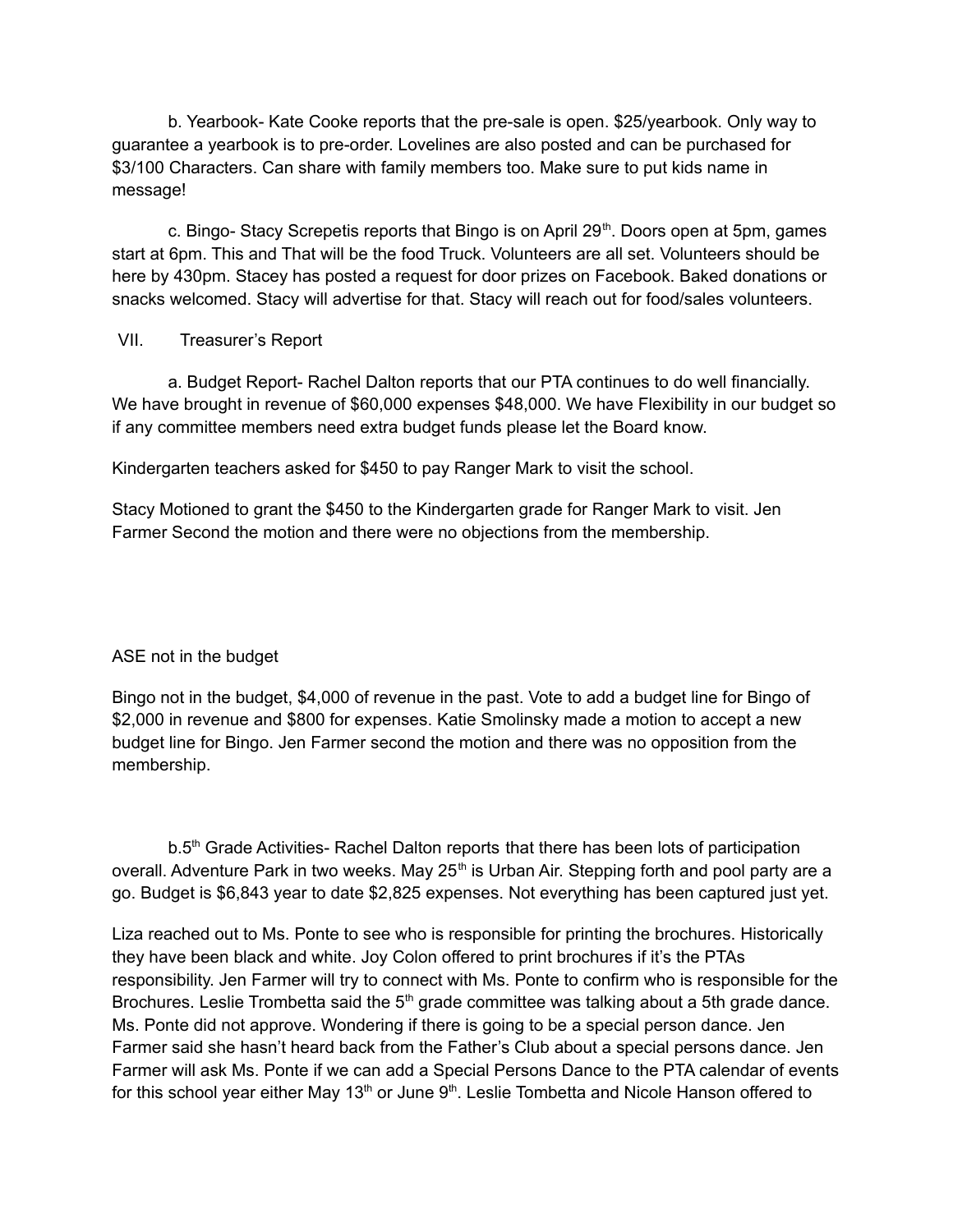Co-Chair the Committee. Rachel Dalton suggested to add a budget line of \$1,000 in Revenue and

\$700 in expenses in case the dance is approved. Katie Smolinsky made a motion to add a budget line for the Special Persons Dance and Jen Farmer second. No opposition from the membership.

VIII. Secretary Report- Secretary not present and we did not have last month's notes to review and approve

# IX. Committee Reports

a. Mixer- Katie Smolinsky reported that Mel Kostopoulos did a fantastic job obtaining silent auction items and overall with the organization and execution of the fundraiser. The exact numbers are still being configured but the PTA made a profit around \$3,000.

b. Book Fair- Mandy Gargano sent an email reporting: Our total sales were: \$9,339.84, which is our best book fair since the fall of 2015. In contrast our fall fair had about \$6,300 in sales. These sales do include our very generous donations to the teachers. For awareness we used \$3,537 in scholastic dollars this fair in addition to \$175 in those \$5 off teacher coupons. In contrast, In the fall we used \$2,970 in Scholastic dollars. Roughly we probably spent around \$600-700 on the teachers not including Mrs. Balzano. As discussed I took the profits as Scholastic dollars (we get 50% return when we do it that way) and there was a \$930 bonus because it was our second fair of the year. After all is said and done we will have just over \$7,500 in Scholastic dollars in our account!

c. Plant Sale- Merrilee DeFarias reports that the Plant Sale will be held Tuesday May  $3<sup>rd</sup>$ during the day and 5pm-8pm and Wednesday May  $4<sup>th</sup>$  with shopping during the day. Teachers have their schedule for shopping which Merrilee will post on FB in hopes of getting more volunteers. Currently working on a pre-order flyer to send home. Everything is posted on the membership toolkit. They have 22 wonderful drawings that will be drawn on Wednesday, May  $4^{\text{th}}$ .

d. International Festival- Ali Jasgur reports that the Festival will be held on Friday, May 6<sup>th</sup>. Flyers will be sent home this week. Ethnic food will be available from all over town and there will be 4 cultural performances. There will be 15 countries represented around the gym with crafts. MTK currently has a form that you can purchase your tickets for the festival and it also has 2 volunteer positions posted for people to help receive foods as they are dropped off.

Stacey informed Ali that there are some decorations in the basement that were found as the PTA closet was moved. Ali plans to prep the gym on Thursday May  $5<sup>th</sup>$ . Ali will connect with the Fathers club to find out where the big flags are.